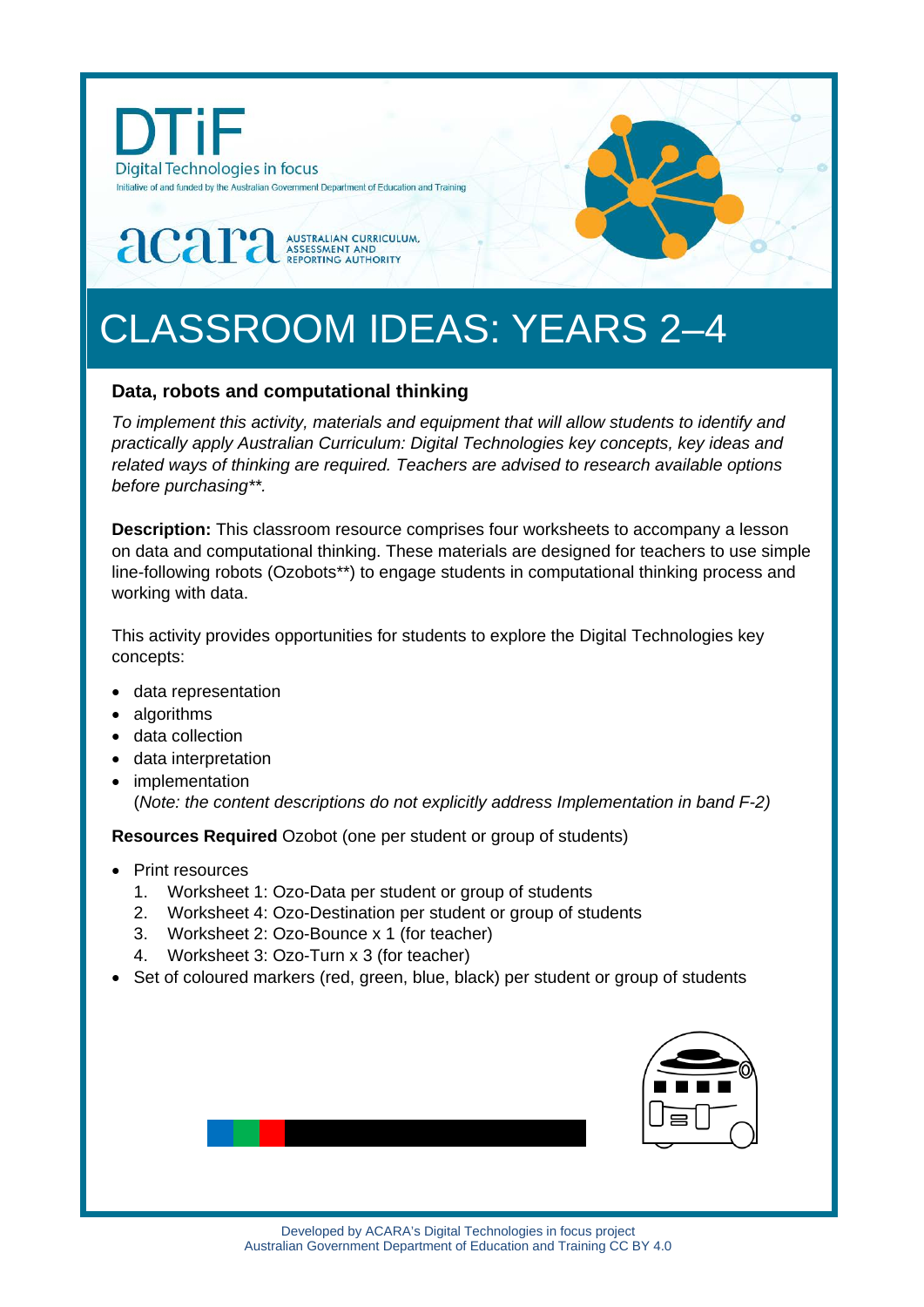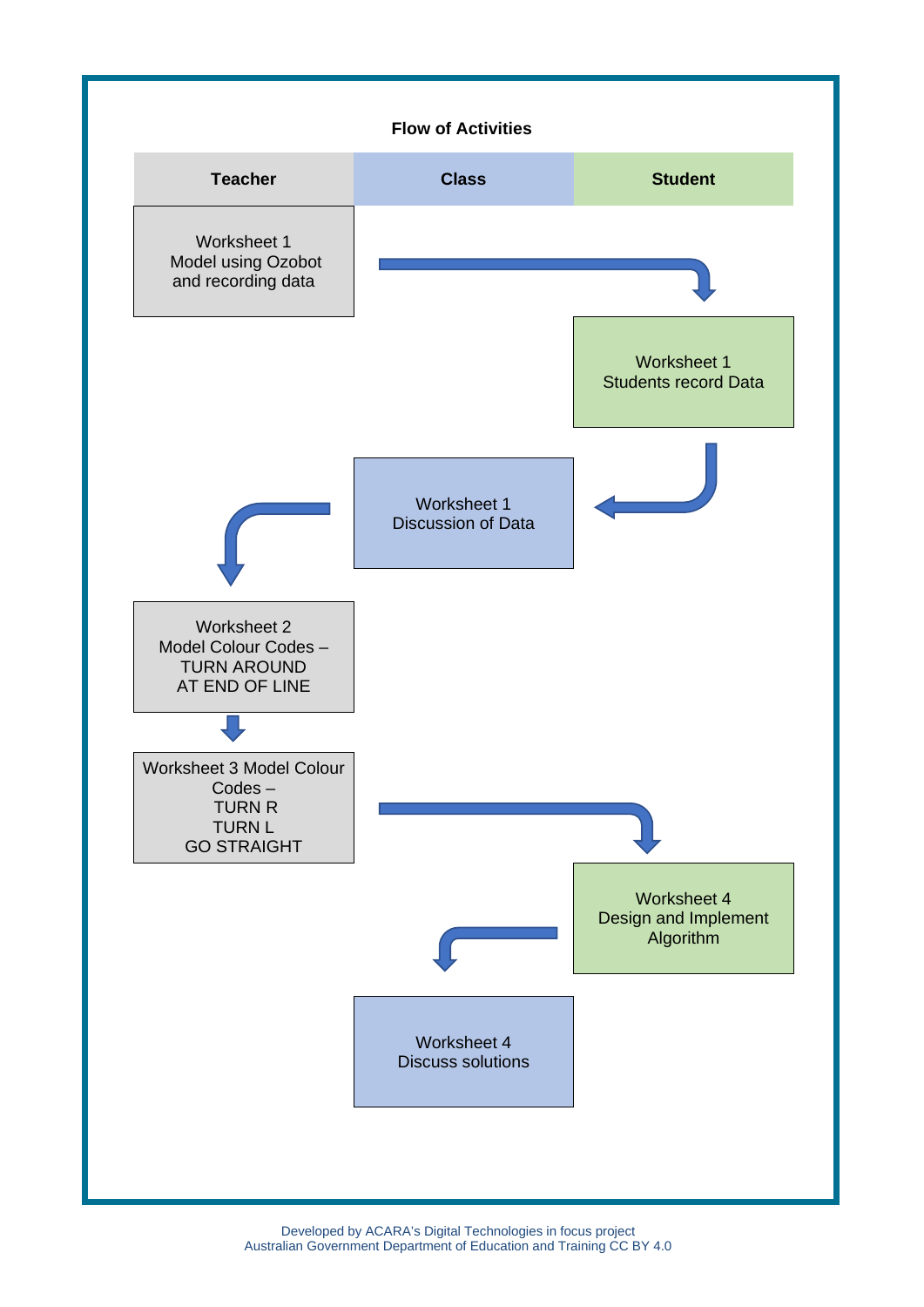#### **Worksheet 1 instructions (Teacher/Student)**

- Students investigate the unpredictability of an Ozobot when it encounters a crossroad.
- Using tallies, they record what happens each time the Ozobot runs on a black line.
- They discuss what data they have collected.

#### **Worksheets 2 and 3 instructions (Teacher)**

Teacher models how adding colour codes to the black line changes movement of the Ozobot including turning at the end of the line. Teacher may print several worksheets to model several colour codes.

#### **Worksheet 4 instructions (Student)**

Students design an algorithm for navigating a maze, and then use colour codes to program the Ozobot.

# Worksheet 1: OZO-DATA **1 EXAMPLE ACC** YOUR OZOBOT ON 'START'. 2 M WATCH WHICH WAY IT TURNS. **3** PUT A TALLY MARK NEXT TO CLOUD, SUN OR GECKO.  $\overrightarrow{4}$   $\overrightarrow{R}$  REPEAT STEPS 1–3 (TOTAL 20 TIMES). **5 ADD UP THE TALLY MARKS FOR EACH OF SUN, CLOUD** AND GECKO. 6  $\bigcirc$  COMPARE YOUR TALLY WITH YOUR CLASS.

# Worksheets 2 and 3: OZO-DATA

# $\int_{\mathbb{R}}$  PLACE YOUR OZOBOT ON 'START'.



DISCUSS THE WAY THE SENSOR ON THE DEVICE READS AND EXECUTES THE COLOURED CODES.

#### Worksheet 4: OZO-DESTINATION



 $\left| \begin{matrix} \bullet & \bullet \\ \bullet & \bullet \end{matrix} \right|$  PLACE YOUR OZOBOT ON 'START'.

**2**  $\mathbb{R}^k$  YOUR OZOBOT MUST VISIT THE SUN, CLOUD AND  $\mathbb{R}^k$ GECKO *ONCE* (IN ANY ORDER).

**3** COLOUR THE SQUARES TO CODE YOUR OZOBOT.

**1 CO** HOW MANY DIFFERENT SOLUTIONS ARE THERE? COMPARE WITH YOUR CLASS.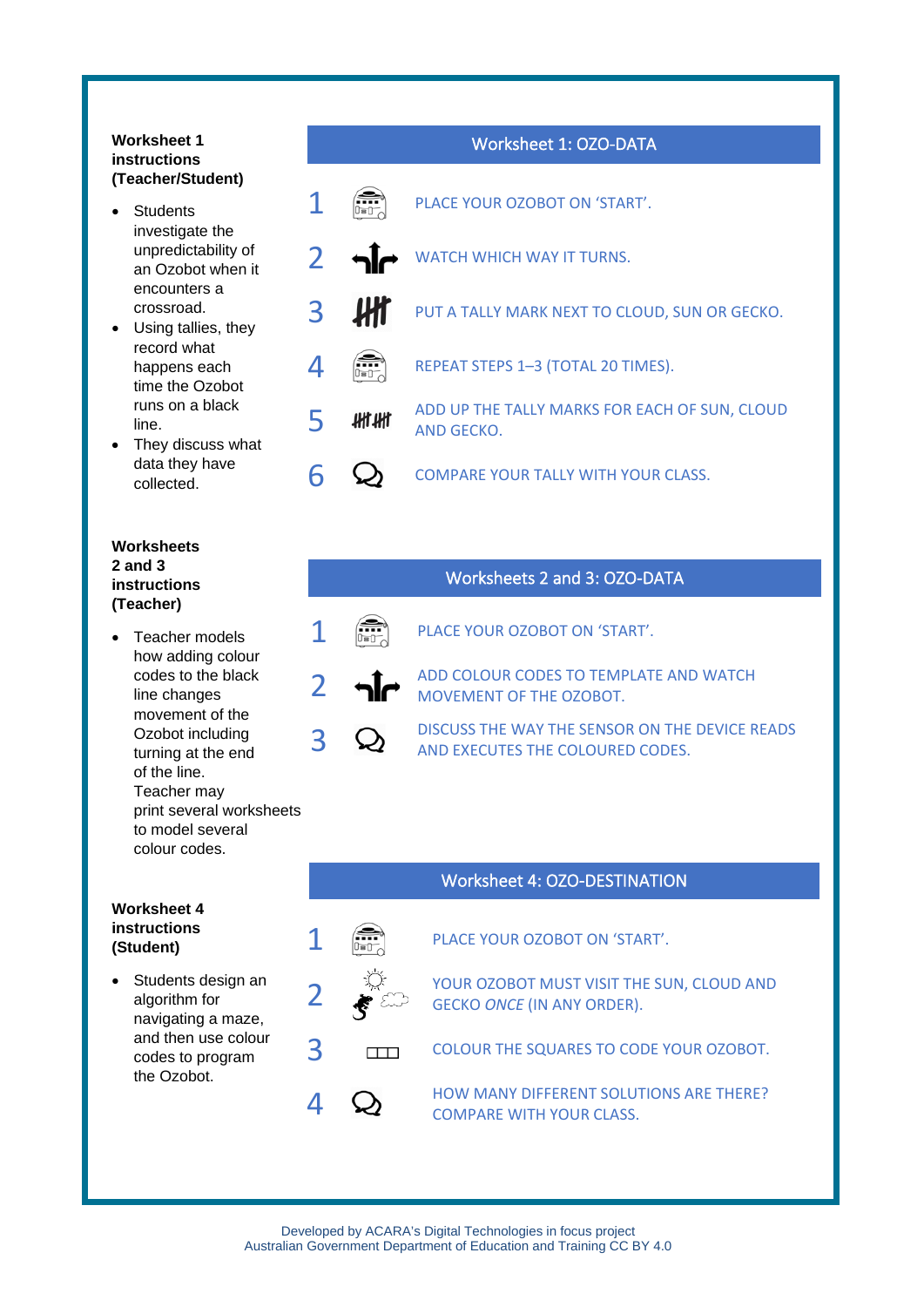|                   | <b>Sun Tally</b>   |
|-------------------|--------------------|
|                   | <b>Total</b>       |
|                   |                    |
| RE                |                    |
| <b>Geko Tally</b> | <b>Cloud Tally</b> |
| <b>Total</b>      | <b>Total</b>       |
|                   |                    |
|                   |                    |
|                   |                    |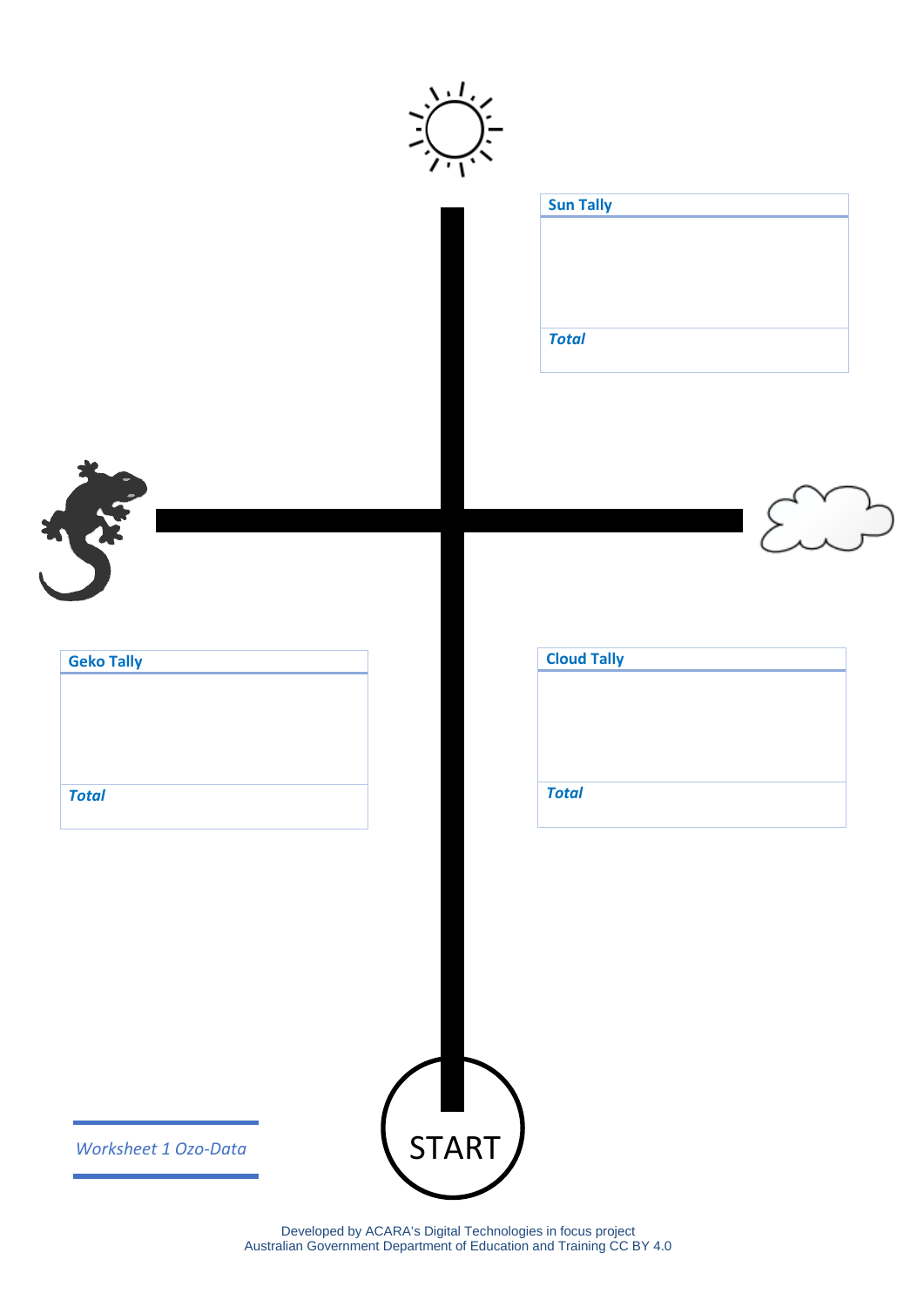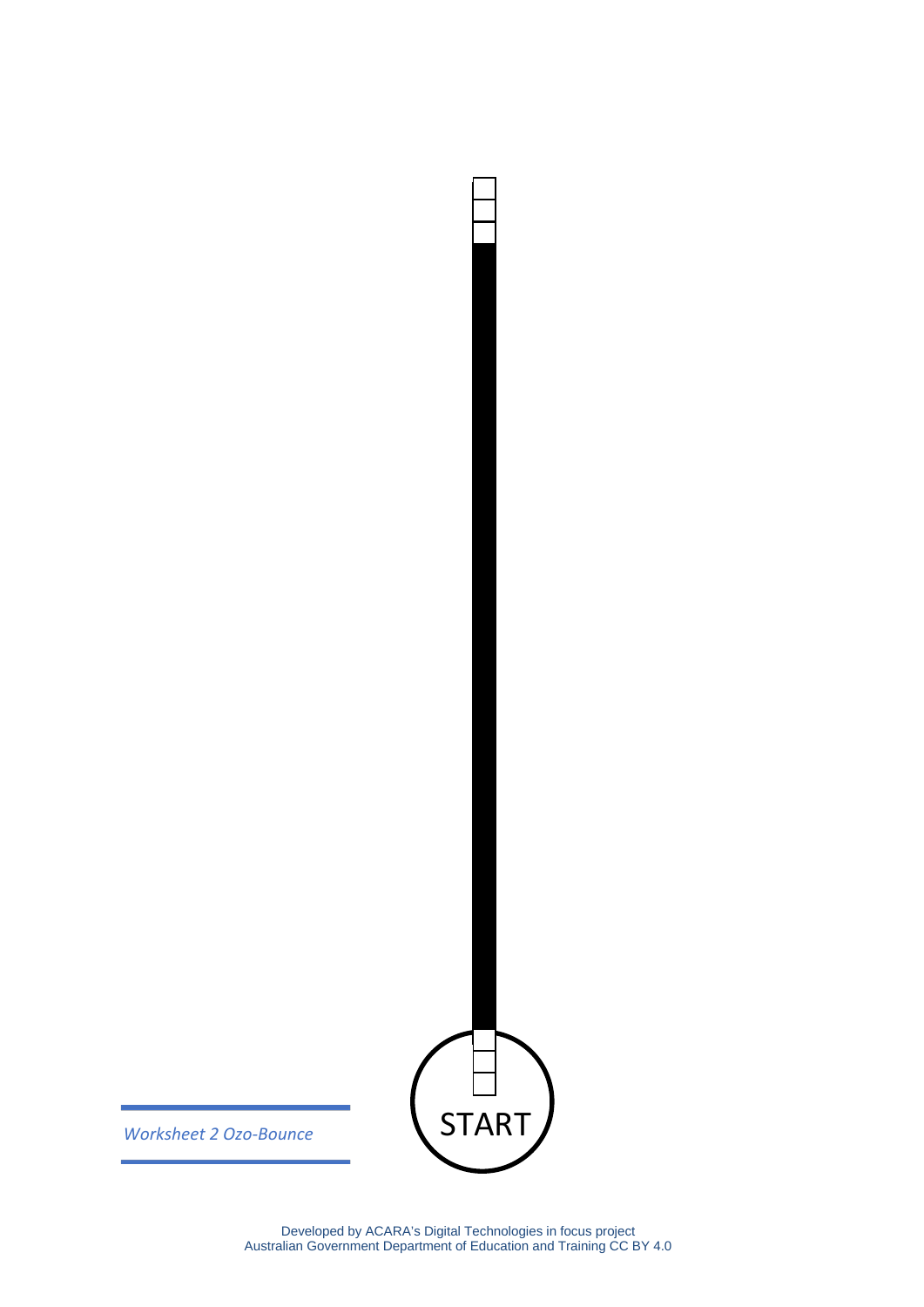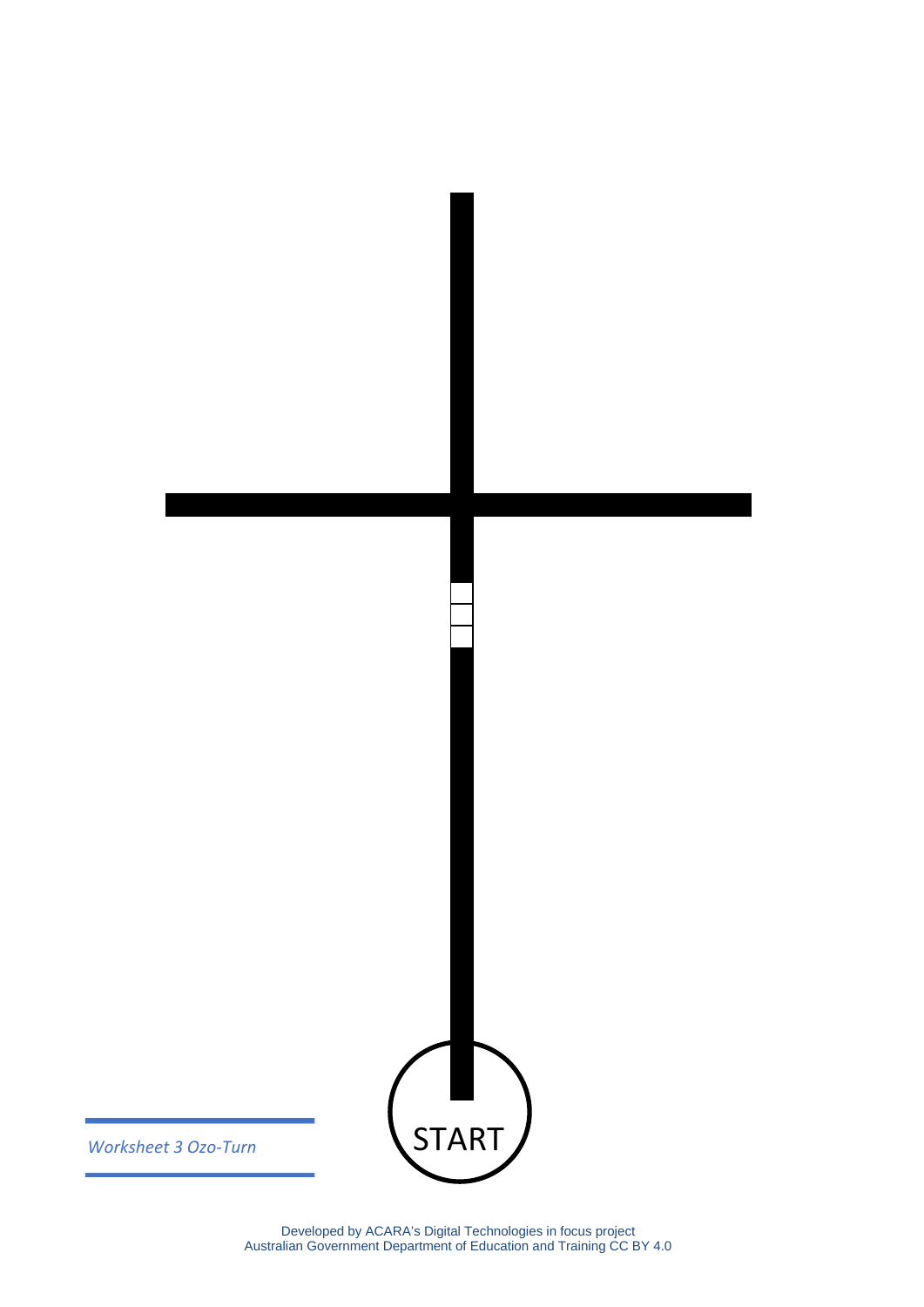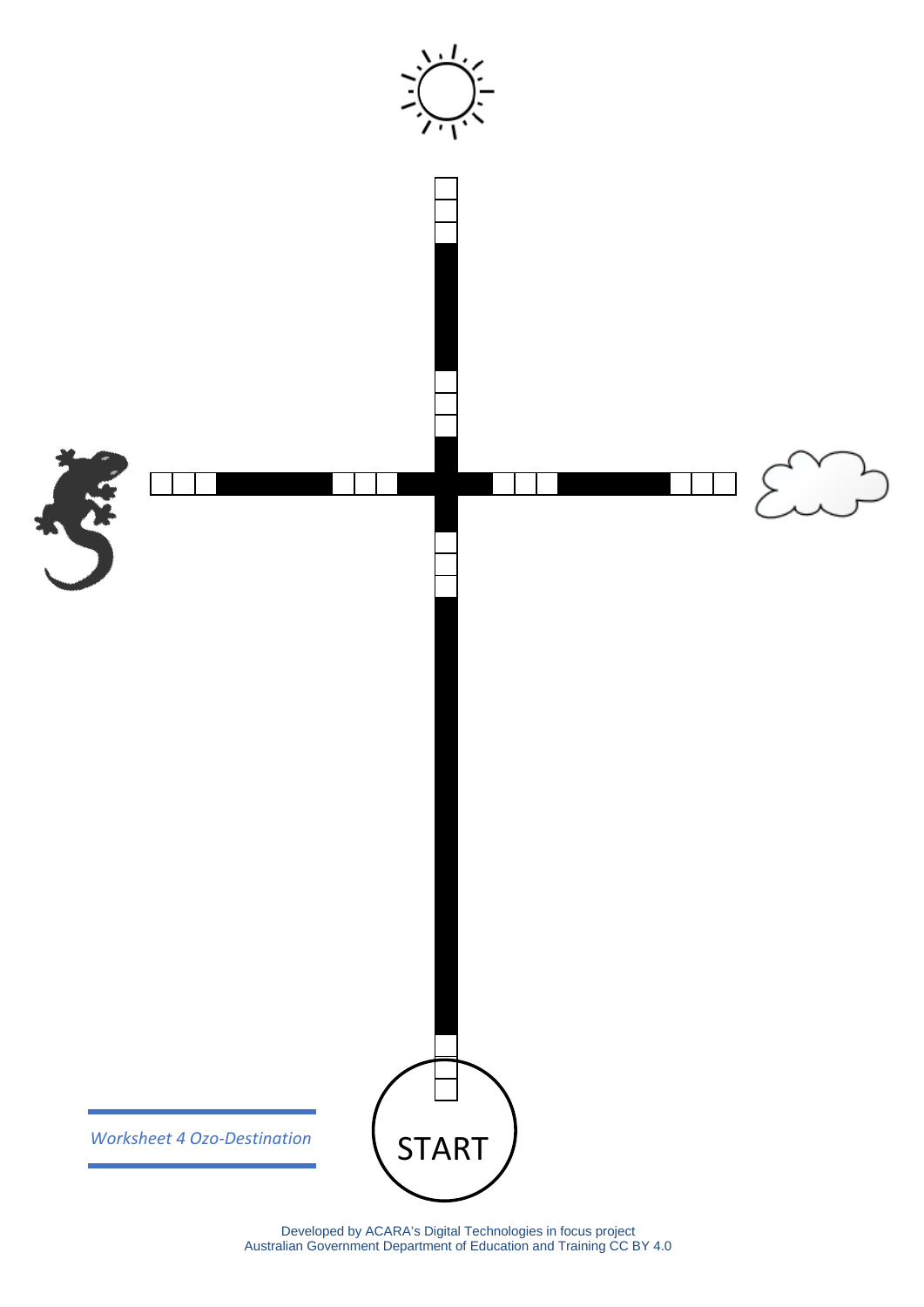# **Links to the Australian Curriculum**

Tables 1 and 2 give teachers an opportunity to see related aspects of the Australian Curriculum: Digital Technologies which may be addressed depending upon the task.

| <b>Digital</b><br><b>Technologies</b><br><b>Achievement</b><br>standard | By the end of Year 2, students identify how common digital systems (hardware<br>and software) are used to meet specific purposes. They use digital systems to<br>represent simple patterns in data in different ways.<br>Students design solutions to simple problems using a sequence of steps and<br>decisions. They collect familiar data and display them to convey meaning. They<br>create and organise ideas and information using information systems and share<br>information in safe online environments. |                                |                                                                          |  |
|-------------------------------------------------------------------------|--------------------------------------------------------------------------------------------------------------------------------------------------------------------------------------------------------------------------------------------------------------------------------------------------------------------------------------------------------------------------------------------------------------------------------------------------------------------------------------------------------------------|--------------------------------|--------------------------------------------------------------------------|--|
| <b>Strands</b>                                                          | Digital Technologies knowledge and understanding<br>Data representation<br>Digital Technologies processes and production skills<br>Collecting, managing and analysing data<br>Creating designed solutions by:<br>Investigating and defining                                                                                                                                                                                                                                                                        |                                |                                                                          |  |
| <b>Content</b><br>descriptions                                          | Recognise and explore patterns in data and represent data as pictures,<br>symbols and diagrams (ACTDIK002)<br>Collect, explore and sort data, and use digital systems to present the data<br>creatively (ACTDIP003)<br>Follow, describe and represent a sequence of steps and decisions<br>(algorithms) needed to solve simple problems (ACTDIP004)                                                                                                                                                                |                                |                                                                          |  |
| <b>Key concepts</b>                                                     | algorithms<br>data representation<br>data collection                                                                                                                                                                                                                                                                                                                                                                                                                                                               | <b>Key ideas</b>               | Thinking in Technologies<br>• computational thinking                     |  |
| Cross-<br>curriculum<br><b>priorities</b>                               |                                                                                                                                                                                                                                                                                                                                                                                                                                                                                                                    | <b>General</b><br>capabilities | Information and Communication<br>Technology (ICT) Capability<br>Numeracy |  |

Table 1: Links to the Australian Curriculum: Digital Technologies Years F–2

### **Useful links**

- Australian Curriculum: Digital Technologies <https://www.australiancurriculum.edu.au/f-10-curriculum/technologies/digital-technologies/>
- Australian Computing Academy (ACA) Unpack the curriculum F-2 (algorithms, data representation and data collection)<https://aca.edu.au/curriculum/>
- Digital Technologies Hub Computational thinking resources <https://www.digitaltechnologieshub.edu.au/teachers/topics/computational-thinking>
- Digital Technologies Hub Introduction to Ozobot and colour codes [https://www.digitaltechnologieshub.edu.au/teachers/lesson-ideas/introduction-to-ozobot](https://www.digitaltechnologieshub.edu.au/teachers/lesson-ideas/introduction-to-ozobot-and-colour-codes)[and-colour-codes](https://www.digitaltechnologieshub.edu.au/teachers/lesson-ideas/introduction-to-ozobot-and-colour-codes)